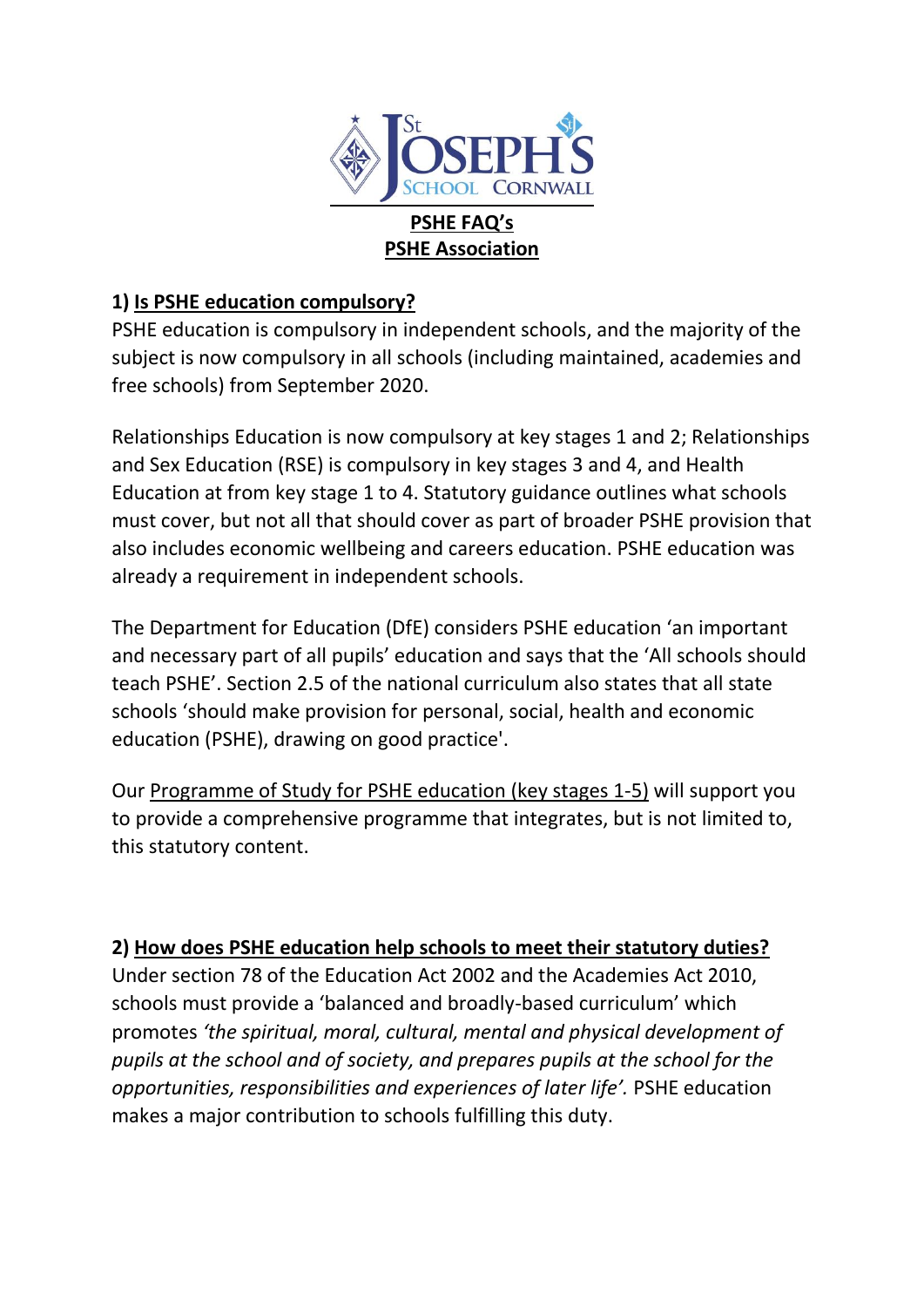Schools also have duties in relation to promoting pupil wellbeing and pupil safeguarding [\(Children Act 2004\)](https://webarchive.nationalarchives.gov.uk/20130403214153/https:/www.education.gov.uk/publications/eOrderingDownload/DFES-0036-2007.pdf) and community cohesion [\(Education Act](https://www.legislation.gov.uk/ukpga/2006/40/contents)  [2006\)](https://www.legislation.gov.uk/ukpga/2006/40/contents).

Statutory guidance on [Keeping Children Safe in Education](https://www.gov.uk/government/publications/keeping-children-safe-in-education--2) states that 'Governing bodies and proprietors should ensure that children are taught about safeguarding, including online safety. Schools should consider this as part of providing a broad and balanced curriculum'. PSHE education may therefore cover safeguarding issues such as child sexual exploitation and other forms of abuse, sharing of sexual images, the impact of online pornography on pupils, the dangers of extremism and radicalisation, forced marriage, honourbased violence and female genital mutilation.

The [Equality Act 2010](http://www.legislation.gov.uk/ukpga/2010/15/contents) places duties on schools to both address prejudice-based bullying and to help prevent it from happening, and in doing so to keep protected characteristic groups safe. PSHE education, with its focus on identity and equality, can help schools to fulfil this duty.

Maintained schools have further statutory duties to:

- promote children and young people's wellbeing (defined in the Children Act 2004 as *'the promotion of physical and mental health; emotional wellbeing; social and economic wellbeing; education, training and recreation; recognition of the contribution made by children to society; and protection from harm and neglect.')*
- promote community cohesion [\(Education and Inspections Act](http://www.legislation.gov.uk/ukpga/2006/40/contents)  [2006;](http://www.legislation.gov.uk/ukpga/2006/40/contents) [Education Act 2002\)](http://www.legislation.gov.uk/ukpga/2002/32/contents).

## **3) [How does PSHE education contribute to independent school inspections?](https://www.pshe-association.org.uk/curriculum#collapseFive)**

Independent School Inspections (ISI)

Independent schools inspected by the Independent Schools Inspectorate (ISI) are required to have schemes of work for PSHE education which reflect the aims and ethos of the school and that are 'implemented effectively'. These have to be available via the school website or submitted to ISI prior to an inspection.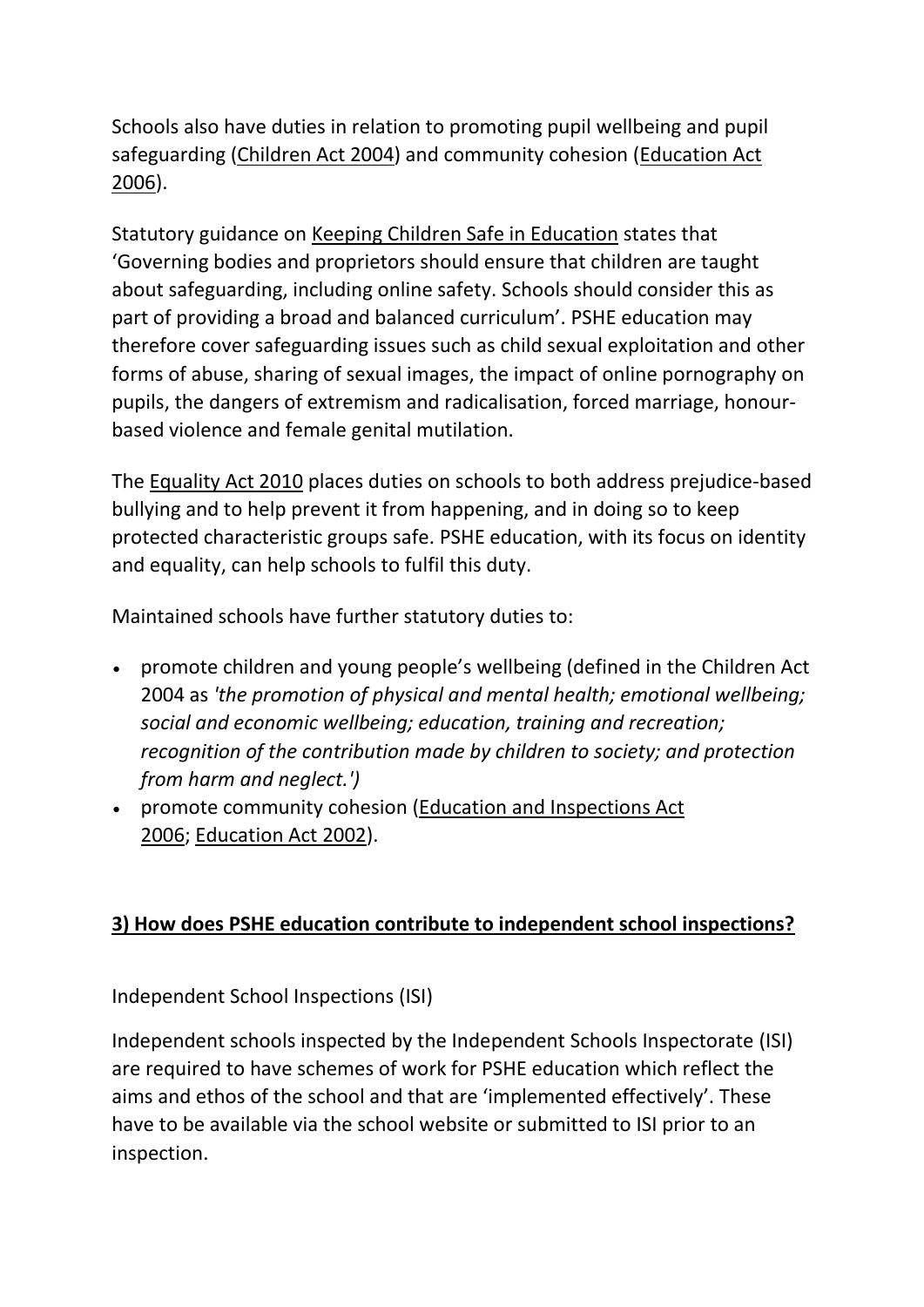# **4) [What should I teach within PSHE education?](https://www.pshe-association.org.uk/curriculum#collapseSix)**

Schools should design their own PSHE education curriculum in a way that reflects the needs of their pupils and communities.

- The PSHE Association [Programme of Study for PSHE education](https://www.pshe-association.org.uk/curriculum-and-resources/resources/programme-study-pshe-education-key-stages-1%E2%80%935) for key stages 1 to 5 will help you to design a comprehensive programme that integrates, but is not limited to, statutory Relationships Education, RSE and Health Education.
- Our PSHE education [Programme Builders](https://www.pshe-association.org.uk/curriculum-and-resources/resources/programme-builders-pshe-education-ks1-4) will allow you to create schemes of work tailored to your pupils' needs.
- We also have guidance for schools on developing [PSHE education](https://www.pshe-association.org.uk/curriculum-and-resources/resources/creating-pshe-education-policy-your-school) and [RSE](https://www.pshe-association.org.uk/curriculum-and-resources/resources/writing-your-rse-policy-guidance-pshe-association)  [policies.](https://www.pshe-association.org.uk/curriculum-and-resources/resources/writing-your-rse-policy-guidance-pshe-association)

The Health Education and Relationships Education (primary) / Relationships and Sex Education (secondary) aspects of PSHE are compulsory in all schools from September 2020 (PSHE education was already compulsory in independent schools). The [statutory guidance](https://assets.publishing.service.gov.uk/government/uploads/system/uploads/attachment_data/file/908013/Relationships_Education__Relationships_and_Sex_Education__RSE__and_Health_Education.pdf) outlines what schools must cover — but not everything that school should cover — in PSHE education from that point.

It is vital that all schools continue to cover economic wellbeing and careers through PSHE education even though these aspects of the subject are not yet compulsory in maintained schools or academies.

# **5) [How should PSHE be taught and how much time does it need on the](https://www.pshe-association.org.uk/curriculum#collapseSeven)  [curriculum?](https://www.pshe-association.org.uk/curriculum#collapseSeven)**

PSHE education should have regular time on the curriculum like any other school subject.

As a rough guide, we suggest one hour per week of discrete PSHE education in key stages 1 to 4, with opportunities to enhance the learning through other subjects and events.

Discrete PSHE lessons are necessary as it is not possible to achieve continuity, progression and meaningful assessment from a cross-curricular approach.

The statutory Health Education, Relationships Education and RSE guidance also states that: